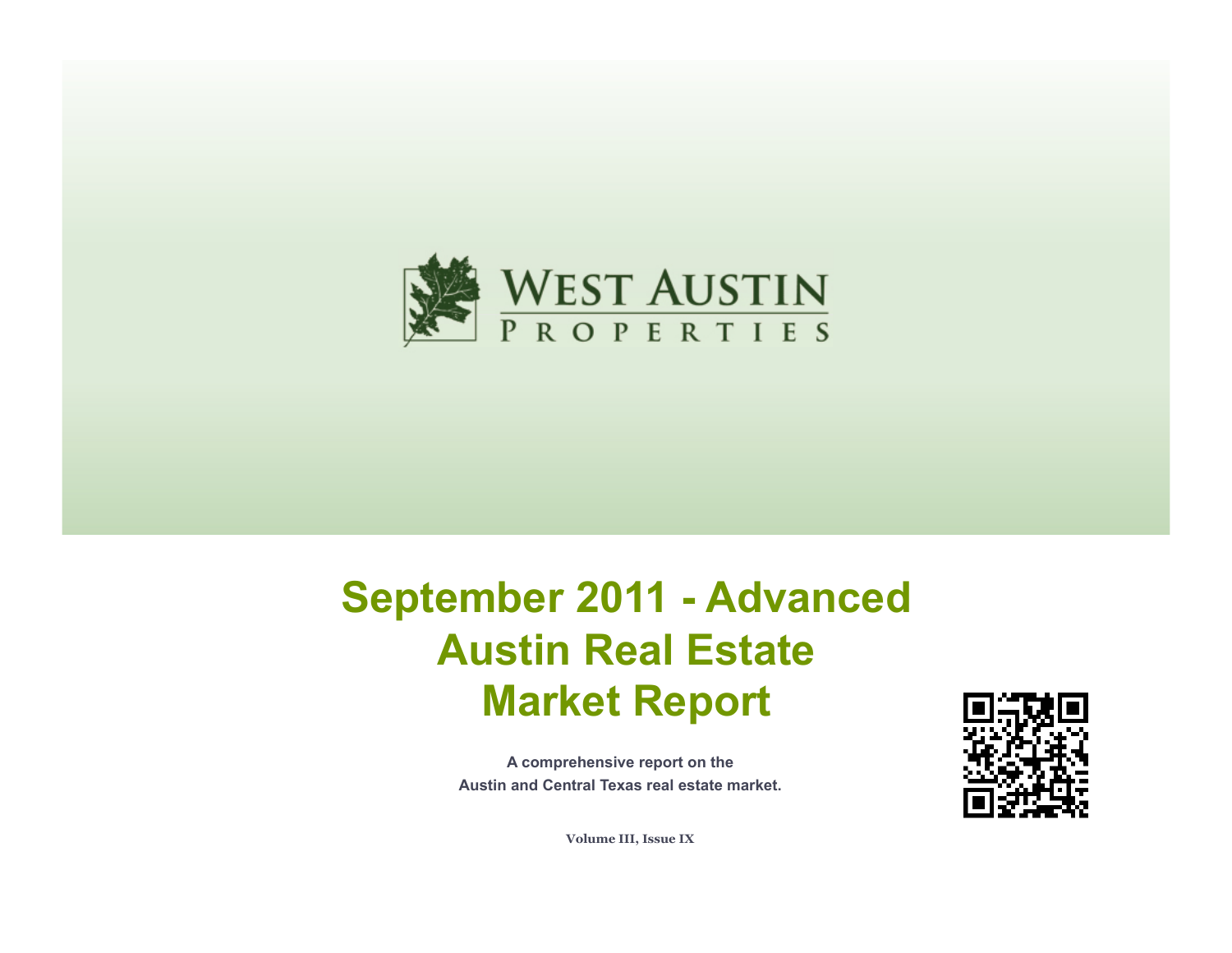

# Steady Austin........ Still one of the TEN strongest markets in the country

The Austin Real Estate market continues to perform strongly compared to most other markets in the country. The latest indication was an analysis of total sales and average sales prices by Inman News, a national real estate publication, that places the Austin area in the seventh position of the top ten markets in the country. According to the report, more homes are selling and prices are stronger than a year ago compared to all other major metropolitan markets. Readers of this Market Report also understand that there is wide variation within the Austin market that affect selling and buying decisions.

Our analysis is that the Austin market is defined as a "Normal" Sellers Market" with slightly less than 5 months of inventory for sale. Austin overall has been a "Normal Seller's Market" for the last 5 months! At the end of August, pending sales or houses under contract, were at the highest levels in any August since 2006. Pending sales have been at their highest levels since 2006 for 4 months!

Historically, starting in July, the number of homes for sale decreases compared to the month before. The same is true for number of pending sales and sales per month (see charts 2, 3, and 4). This is also true this year. However 5.2% fewer homes for sale combined with only 1.0% fewer buyers means the demand for homes in Austin was greater, stronger, in August than in July!

This is a rare occurrence for the Austin market and shows the effect of two major issues:

- In-migration and people needing to live somewhere
- The high rents coupled with low interest rates making buying a better option than renting for some renters.

The Austin market remains a "Normal Sellers's Market" below \$400,000; is a "Balanced Market" between \$400,000 and \$800,000; and an "Extreme Buyers Market" above \$800,000.

Buying and selling in this market requires a deep understanding of the history and pressures in each area of town and each price band. We hope this West Austin Properties Advanced Market Report with detailed information by price range, zip code and area help you make the best real estate decisions for you and your family.

It is our pleasure to deliver it to you so you can spot the trends as we see them.

Please, call us if we can provide you any additional information.

Laura Duggan, Gail Boston and Katy Duggan!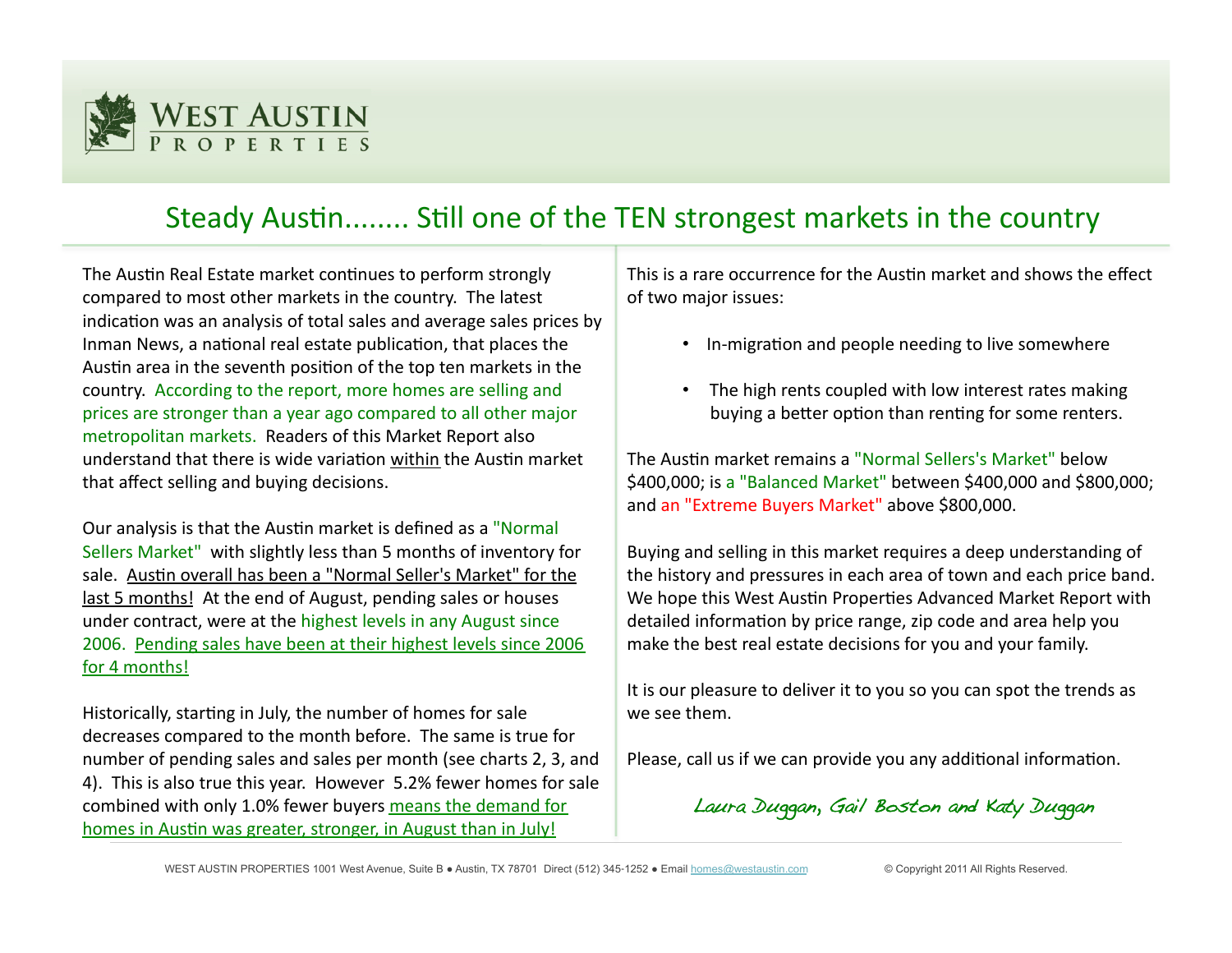## **Summary of the Austin Market**



#### **Quick stats if you do not have time for pictures… get your Austin real estate update in less than 1 minute.**



WEST AUSTIN PROPERTIES 1001 West Avenue, Suite B · Austin, TX 78701 Direct (512) 345-1252 · Email homes@westaustin.com © Copyright 2011 All Rights Reserved.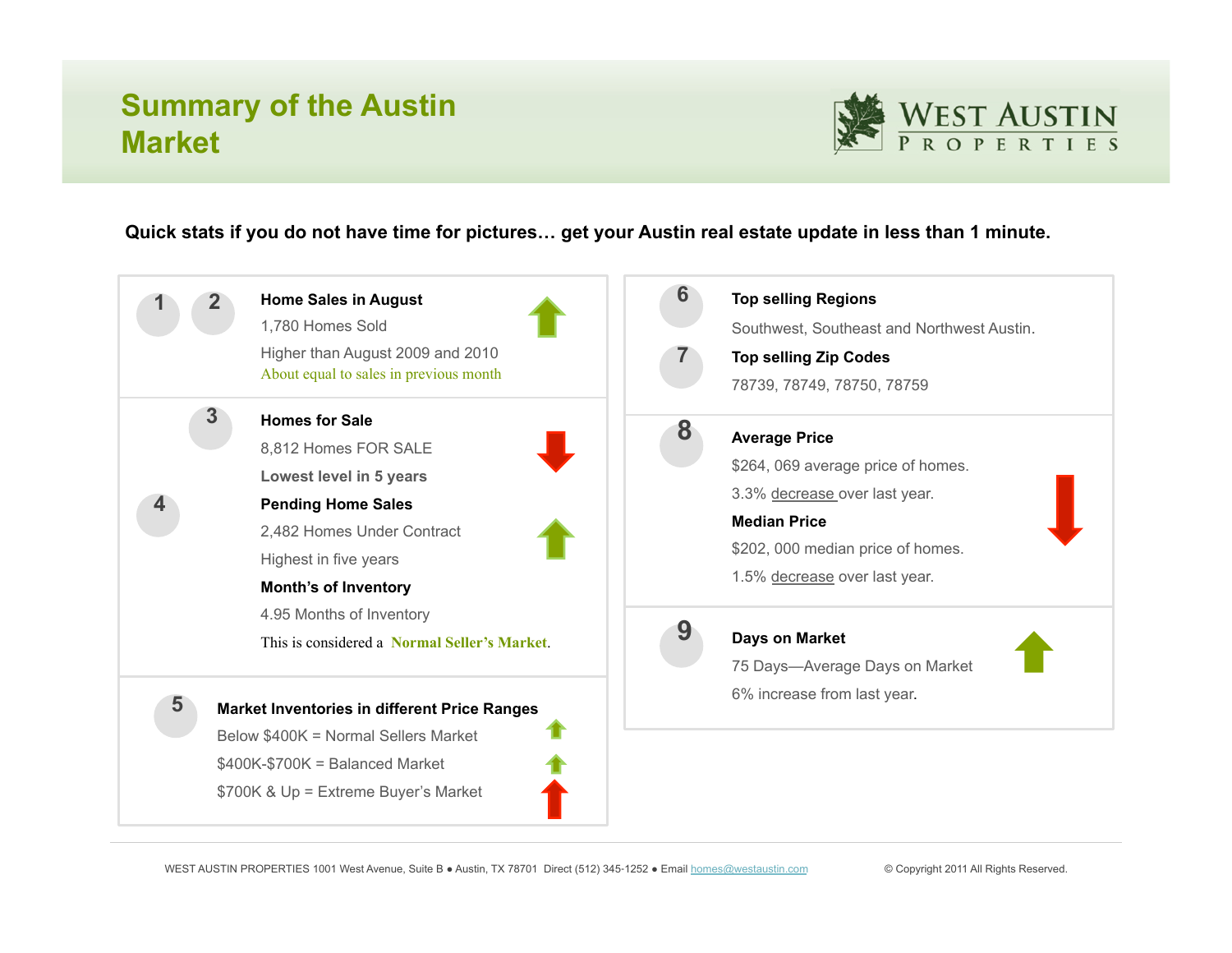### **Year to Date Sales - May 2011**



**1**

Year to date sales in Austin are down 13% from last year. However, last year was impacted by the first time homebuyer tax incentive. Sales for the year are 3% higher than two years ago.

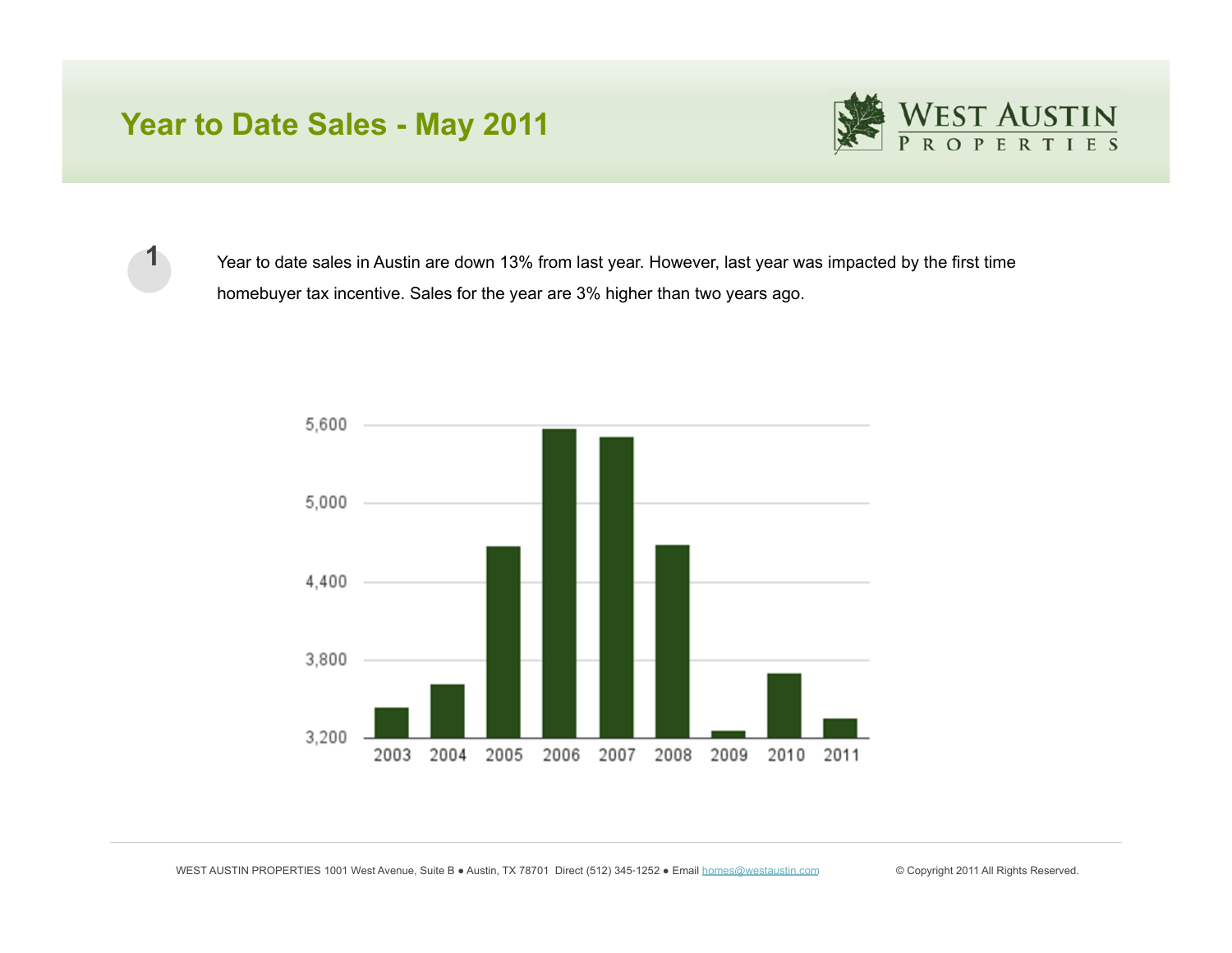### **Homes Sold per Month**



**2**

The chart below follows the trends of number of sold homes during any given month. Last month there were 1,780 homes for sale in Austin, Texas.

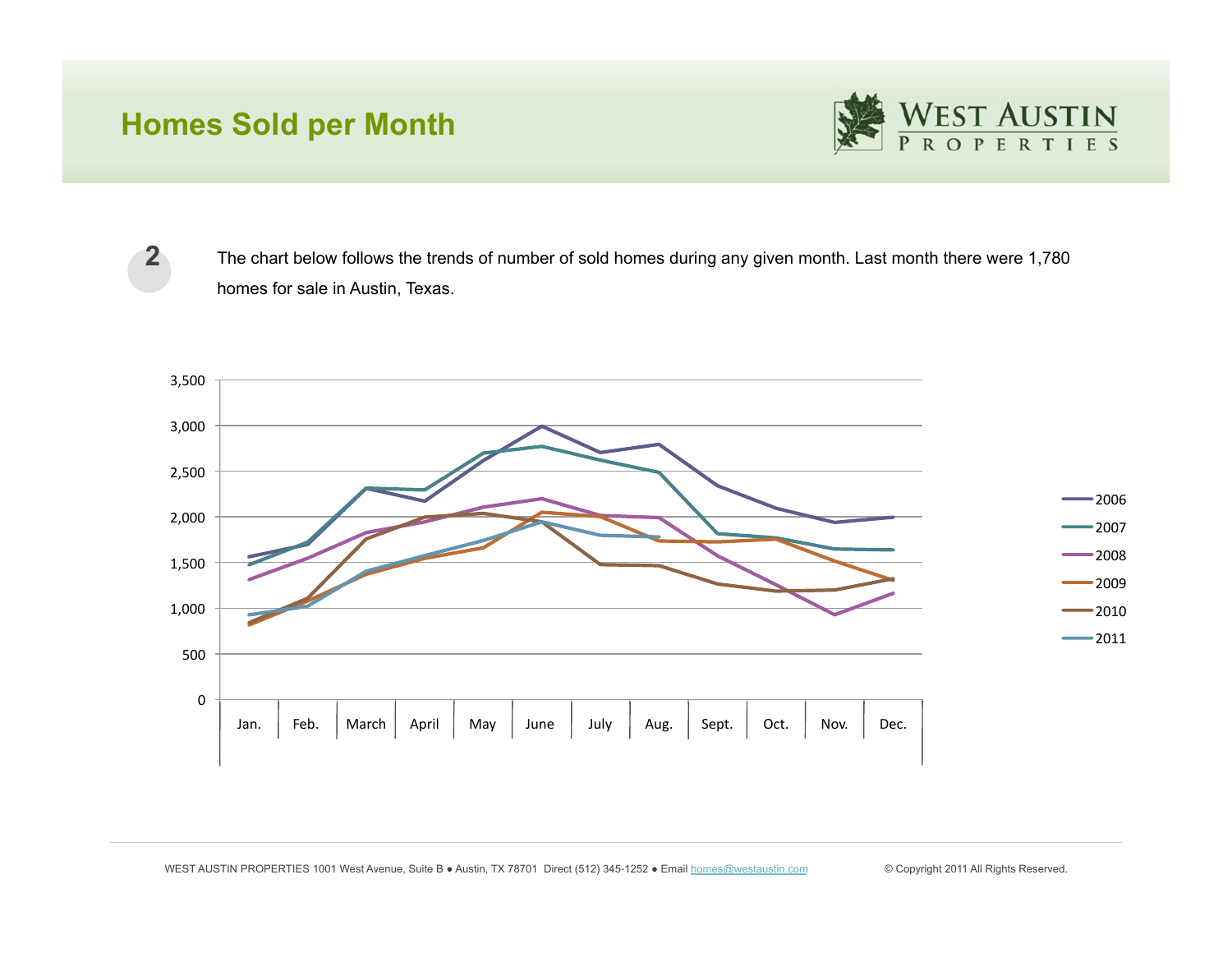### **Homes For Sale**

**3**



The chart below follows the trends of number of homes for sale during any given month. Last month there were **8,812 homes for sale Austin, Texas. This is 13% fewer homes on the market than this month**  last year.

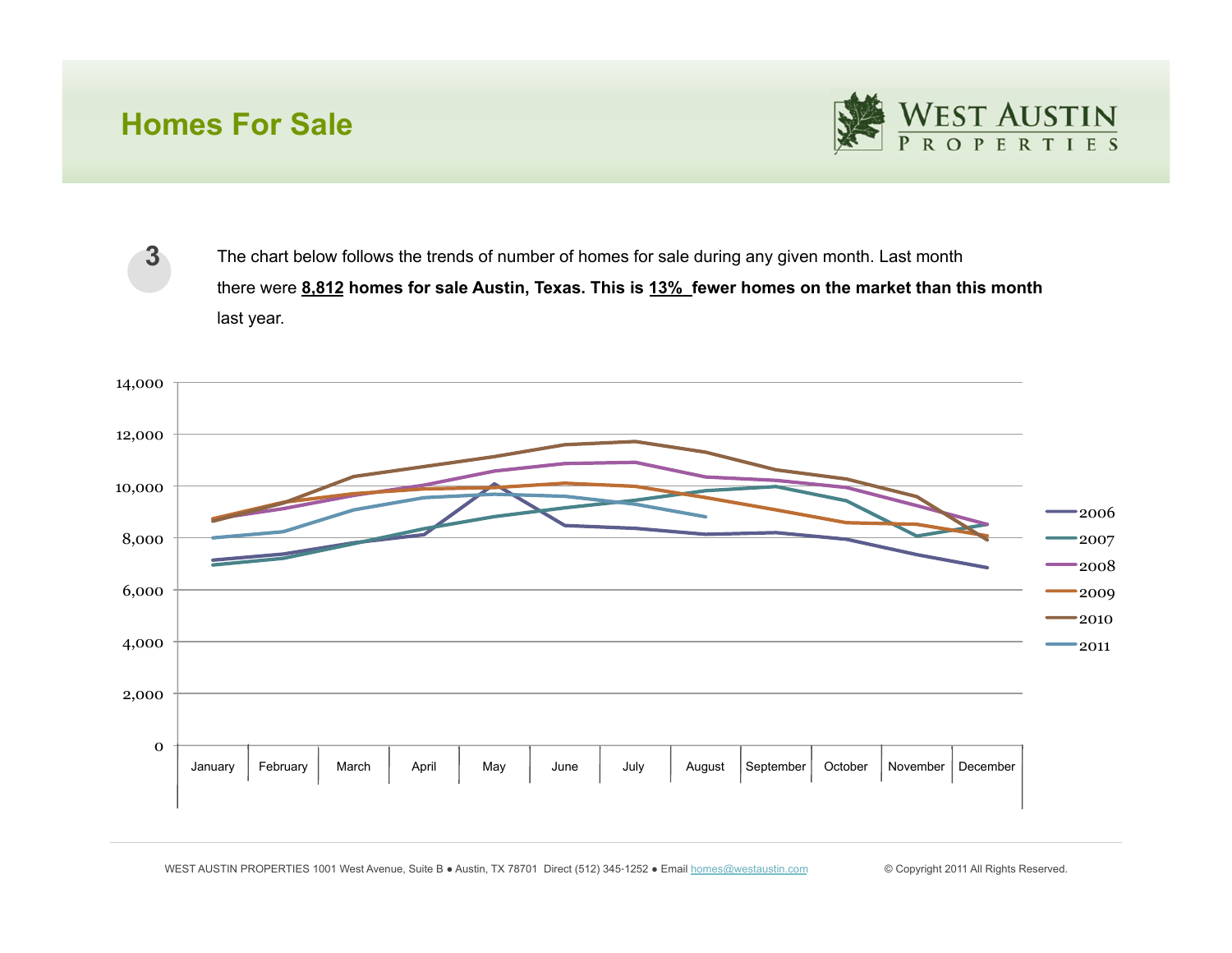#### **Pending Sales per Month**

**4**



The chart below tracks the number of Pending Sales in the market. These are homes that are Under Contract that have yet to close. This month there are **2,482 homes Pending in Austin, Texas.** This is higher than 2010, 2009, 2008, and 2007. **It is a very good sign that demand is strengthening.**

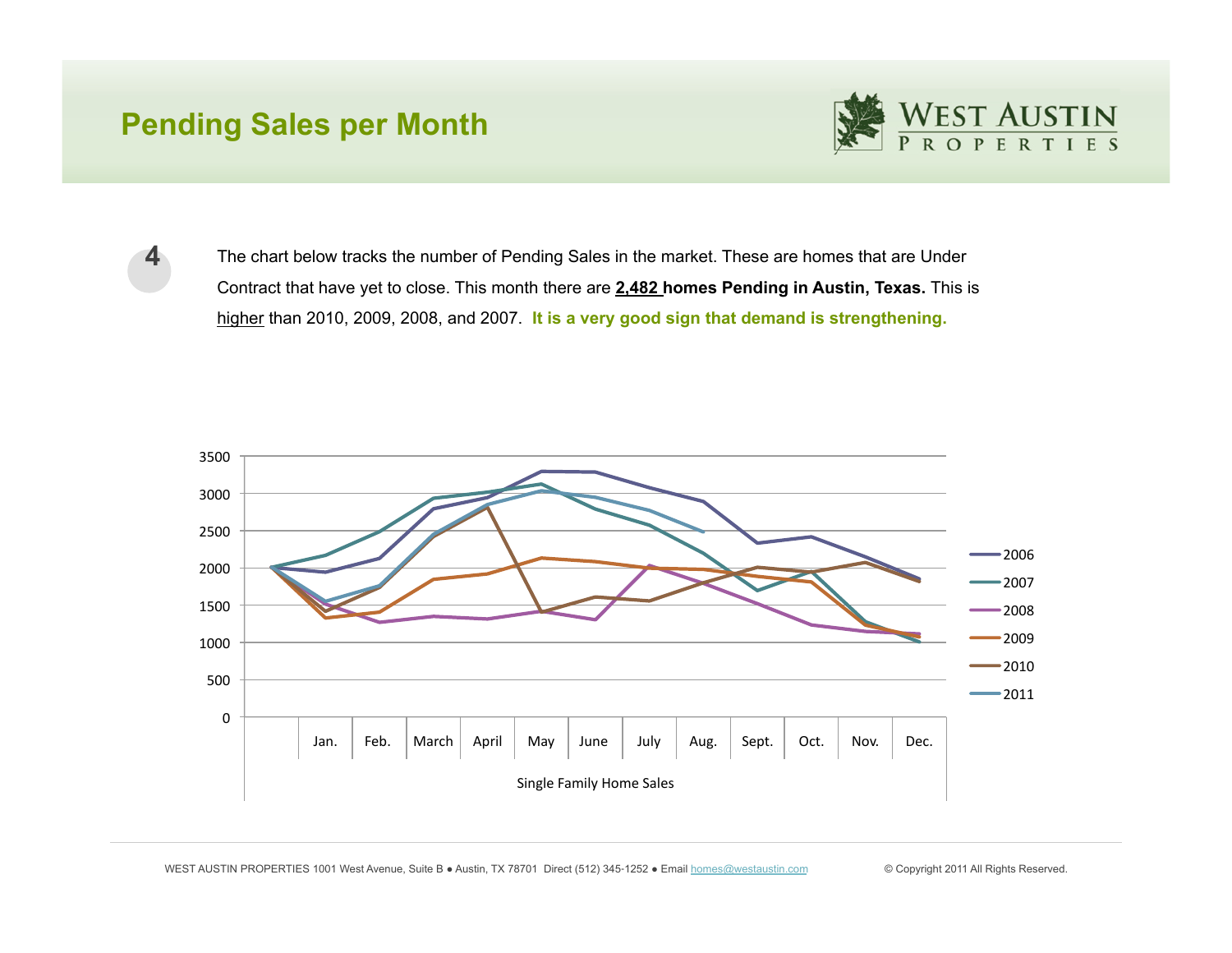#### **Home Sales by Price Band**





Austin has seen a surge of sales in the lower price ranges in July and August. That, combined with a lower number of homes for sale, has created an overall **Normal Seller's Market.** 

The under \$400K price range is a **Normal Seller's Market, while the \$400K to \$700K** price range is a **Balanced Market. The over \$700K price range is an Extreme Buyer's Market.**

| Price Range # of Solds   |      | <b>Active</b><br><b>Listings</b> | <b>Months of</b><br>Inventory | Market                           |  |
|--------------------------|------|----------------------------------|-------------------------------|----------------------------------|--|
| \$0-\$100k               | 149  | 547                              |                               | 3.67 Normal Sellers Market       |  |
| \$100-\$200k             | 705  | 3060                             |                               | 4.34 Normal Sellers Market       |  |
| \$200-\$300k             | 165  | 1918                             |                               | 4.12 Normal Sellers Market       |  |
| \$300-\$400k             | 210  | 1056                             |                               | 5.03 Normal Sellers Market       |  |
| \$400k-\$500k            | 104  | 659                              |                               | 6.36 Balanced Market             |  |
| \$500-\$600k             | 50   | 412                              |                               | 6.87 Balanced Market             |  |
| \$600-\$700k             | 23   | 230                              |                               | 7.46 Buyer's Market              |  |
| \$700-\$800k             | 2이   | 173                              |                               | 8.65 Balanced Market             |  |
| \$800-\$900k             | 15   | 133                              |                               | 8.86 Extreme Buyer's Market      |  |
| \$900-\$1M               | 7    | 92                               |                               | 13.14 Buyer's Market             |  |
| \$1-\$2M                 | 27   | 347                              |                               | 12.85 Extreme Buyer's Market     |  |
| \$2-\$3M                 |      | 85                               |                               | 85.00 Extreme Buyer's Market     |  |
| \$3M<                    | 3    | 92                               |                               | 30.66 Extreme Buyer's Market     |  |
| <b>Overall MKT</b>       | 1780 | 8812                             |                               | 4.95 Normal Seller's Market      |  |
|                          |      |                                  |                               |                                  |  |
| 12+ Months of Inventory  |      | <b>Extreme Buyer's Market</b>    |                               | <b>High Depreciation</b>         |  |
| 9-12 Months of Inventory |      | <b>Normal Buyer's Market</b>     |                               | <b>Moderate Depreciation</b>     |  |
| 6-9 Months of Inventory  |      | <b>Balanced Market</b>           |                               | <b>Flat/Moderat Depreciation</b> |  |
| 3-6 Months of Inventory  |      | <b>Normal Seller's Market</b>    |                               | <b>Moderate Appreciation</b>     |  |
| 0-3 Months of Inventory  |      | <b>Extreme Sellers Market</b>    |                               | <b>High Appreciation</b>         |  |

#### **August 2011 Home Sales by Price Band**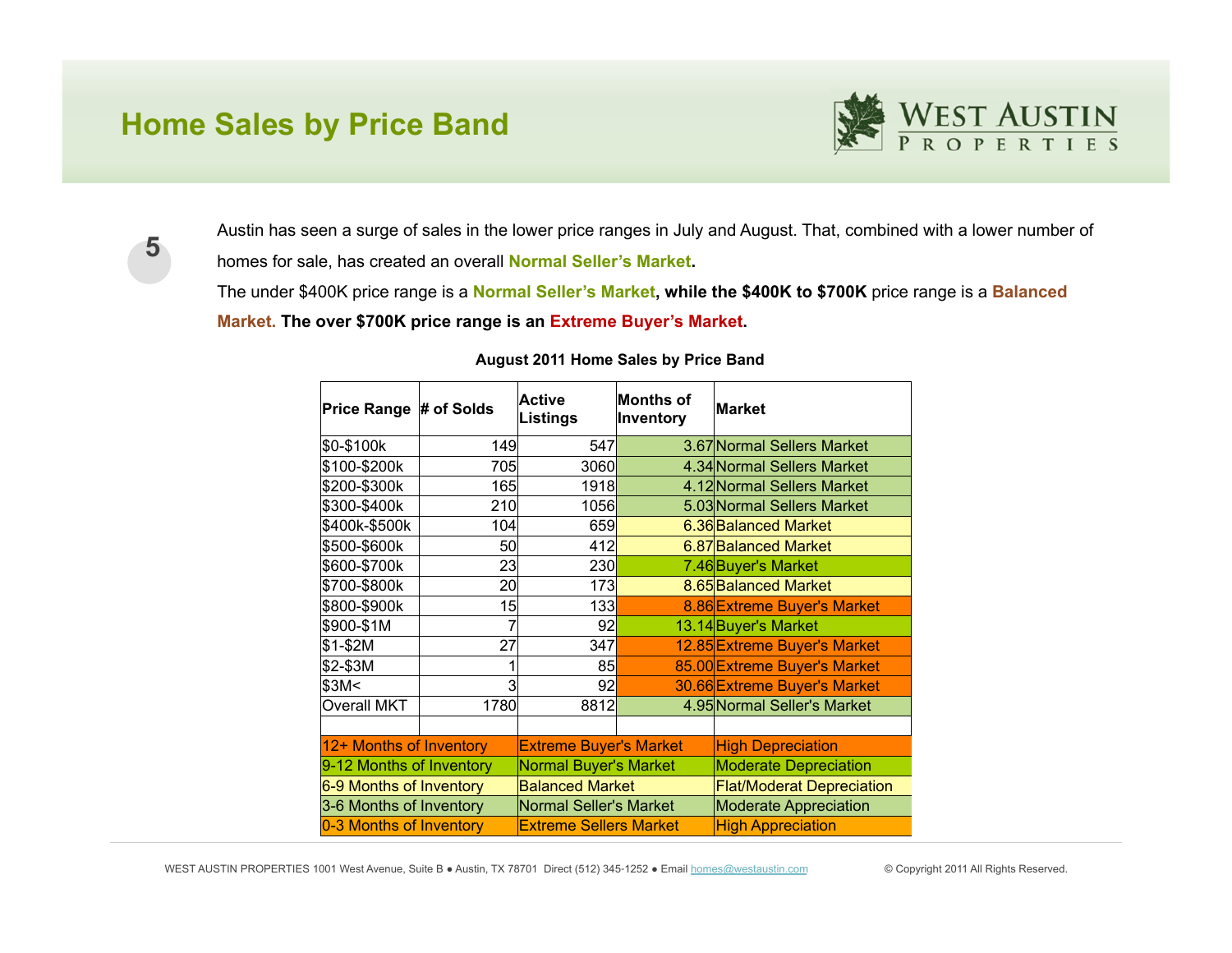#### **Home Sales by Region**



The chart below provides detail of how well each region of Austin and the surrounding cities are selling. The **Southwest, Central and Northwest** regions continue to outperform the rest of the market.

| Region                      | $#$ of<br>Solds               | <b>Active Listings</b>        | <b>Months of</b><br><b>Inventory</b> | Median Selling Avg DOM<br>Price |     |
|-----------------------------|-------------------------------|-------------------------------|--------------------------------------|---------------------------------|-----|
| <b>Central Austin</b>       | 129                           | 548                           | 4.25                                 | \$315,000                       | 71  |
| East Austin                 | 81                            | 416                           | 5.14                                 | \$143,060                       | 53  |
| <b>North Central Austin</b> | 84                            | 263                           | 3.13                                 | \$194,500                       | 58  |
| <b>Northwest Austin</b>     | 124                           | 357                           | 2.88                                 | \$276,778                       | 50  |
| South Austin                | 105                           | 352                           | 3.35                                 | \$183,000                       | 57  |
| Southeast Austin            | 44                            | <b>180</b>                    | 4.09                                 | \$91,500                        | 90  |
| Southwest Austin            | 100                           | 275                           | 2.75                                 | \$247,044                       | 55  |
| <b>West Austin/Westlake</b> | 80                            | 353                           | 4.41                                 | \$531,250                       | 77  |
| Northwest Travis County     | 156                           | 1134                          | 7.27                                 | \$256,000                       | 98  |
| Cedar Park/Leander          | 194                           | <b>700</b>                    | 3.61                                 | \$172,000                       | 56  |
| Georgetown                  | 115                           | 618                           | 5.73                                 | \$199,000                       | 98  |
| Pflugerville                | 93                            | 426                           | 4.88                                 | \$150,000                       | 75  |
| <b>Round Rock</b>           | 239                           | 743                           | 3.11                                 | \$220,000                       | 75  |
| Dripping Springs/Wimberly   | 57                            | 417                           | 7.32                                 | \$315,000                       | 117 |
|                             |                               |                               |                                      |                                 |     |
| 12+ Months of Inventory     |                               | <b>Extreme Buyer's Market</b> |                                      | <b>High Depreciation</b>        |     |
| 9-12 Months of Inventory    | Normal Buyer's Market         |                               | <b>Moderate Depreciation</b>         |                                 |     |
| 6-9 Months of Inventory     | <b>Balanced Market</b>        |                               | <b>Flat/Moderat Depreciation</b>     |                                 |     |
| 3-6 Months of Inventory     | Normal Seller's Market        |                               | <b>Moderate Appreciation</b>         |                                 |     |
| 0-3 Months of Inventory     | <b>Extreme Sellers Market</b> |                               | <b>High Appreciation</b>             |                                 |     |

#### **August 2011 Home Sales by Region**

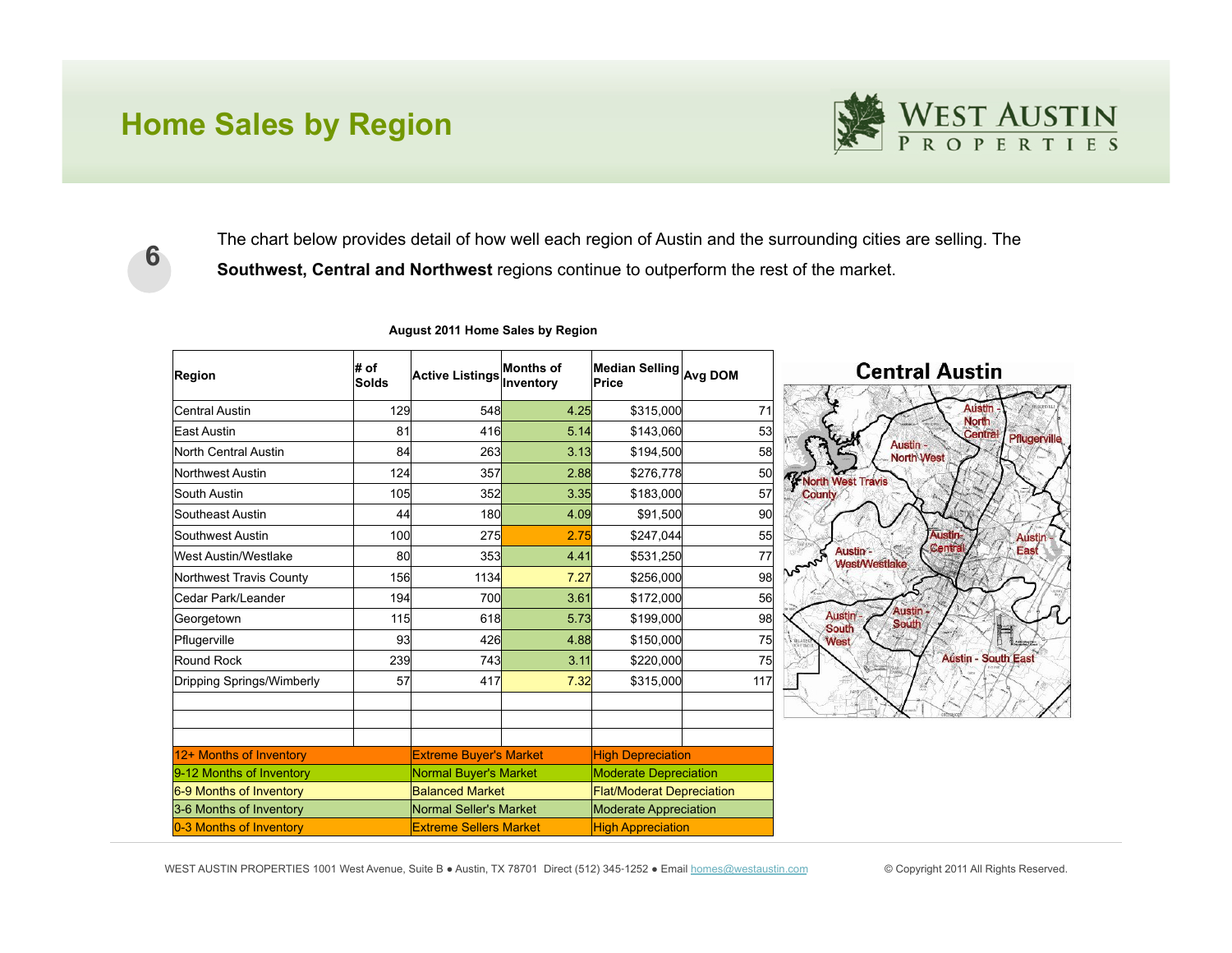### **Home Sales by Zip Code**



**7** The chart below provides detail of how well each Zip Code of Austin are selling. There are quite a few zip codes with surging sales numbers. The Northwest and Southwest Austin zip codes are

the strongest areas.

| Zip Code                 | # of Solds | <b>Active</b><br>Listings     | Months of<br>Inventory | <b>Median Sales price</b>        | Avg DOM |
|--------------------------|------------|-------------------------------|------------------------|----------------------------------|---------|
| 78701                    | 19         | 95                            | 5.00                   | 281500                           | 67      |
| 78703                    | 23         | 109                           | 4.74                   | 539850                           | 53      |
| 78704                    | 26         | 122                           | 4.69                   | 289500                           | 53      |
| 78705                    |            | 20                            | 2.86                   | 431800                           | 64      |
| 78717                    | 38         | 110                           | 2.89                   | 246875                           | 63      |
| 78727                    | 23         | 67                            | 2.91                   | 187000                           | 50      |
| 78730                    | 8          | 92                            | 11.5                   | 474500                           | 21      |
| 78731                    | 25         | 116                           | 4.64                   | 430000                           | 53      |
| 78732                    | 40         | 150                           | 3.75                   | 341000                           | 78      |
| 78733                    | 11         | 74                            | 6.72                   | 408900                           | 48      |
| 78734                    | 40         | 255                           | 6.37                   | 289750                           | 118     |
| 78735                    | 25         | 69                            | 2.76                   | 412000                           | 82      |
| 78739                    | 26         | 60                            | 2.31                   | 317500                           | 64      |
| 78746                    | 33         | 174                           | 5.27                   | 741000                           | 77      |
| 78749                    | 52         | 90                            | 1.73                   | 237000                           | 40      |
| 78750                    | 33         | 86                            | 2.61                   | 240000                           | 70      |
| 78759                    | 38         | 105                           | 2.76                   | 321000                           | 41      |
| 12+ Months of Inventory  |            | <b>Extreme Buyer's Market</b> |                        | <b>High Depreciation</b>         |         |
| 9-12 Months of Inventory |            | Normal Buyer's Market         |                        | <b>Moderate Depreciation</b>     |         |
| 6-9 Months of Inventory  |            | <b>Balanced Market</b>        |                        | <b>Flat/Moderat Depreciation</b> |         |
| 3-6 Months of Inventory  |            | <b>Normal Seller's Market</b> |                        | <b>Moderate Appreciation</b>     |         |
| 0-3 Months of Inventory  |            | <b>Extreme Sellers Market</b> |                        | <b>High Appreciation</b>         |         |

#### **August 2011 Home Sales by Zip Code**

| Central Austin          | <b>Northwest Travis Co.</b> |
|-------------------------|-----------------------------|
| 78701                   | 78730                       |
| 78703                   | 78732                       |
| 78704                   | 78734                       |
| 78705                   |                             |
| 78731                   | <b>Southwest Austin</b>     |
| <b>Northwest Austin</b> | 78739                       |
| 78717                   | 78749                       |
| 78727                   | <b>West Austin/Westlake</b> |
| 78750                   | 78733                       |
| 78759                   | 78735                       |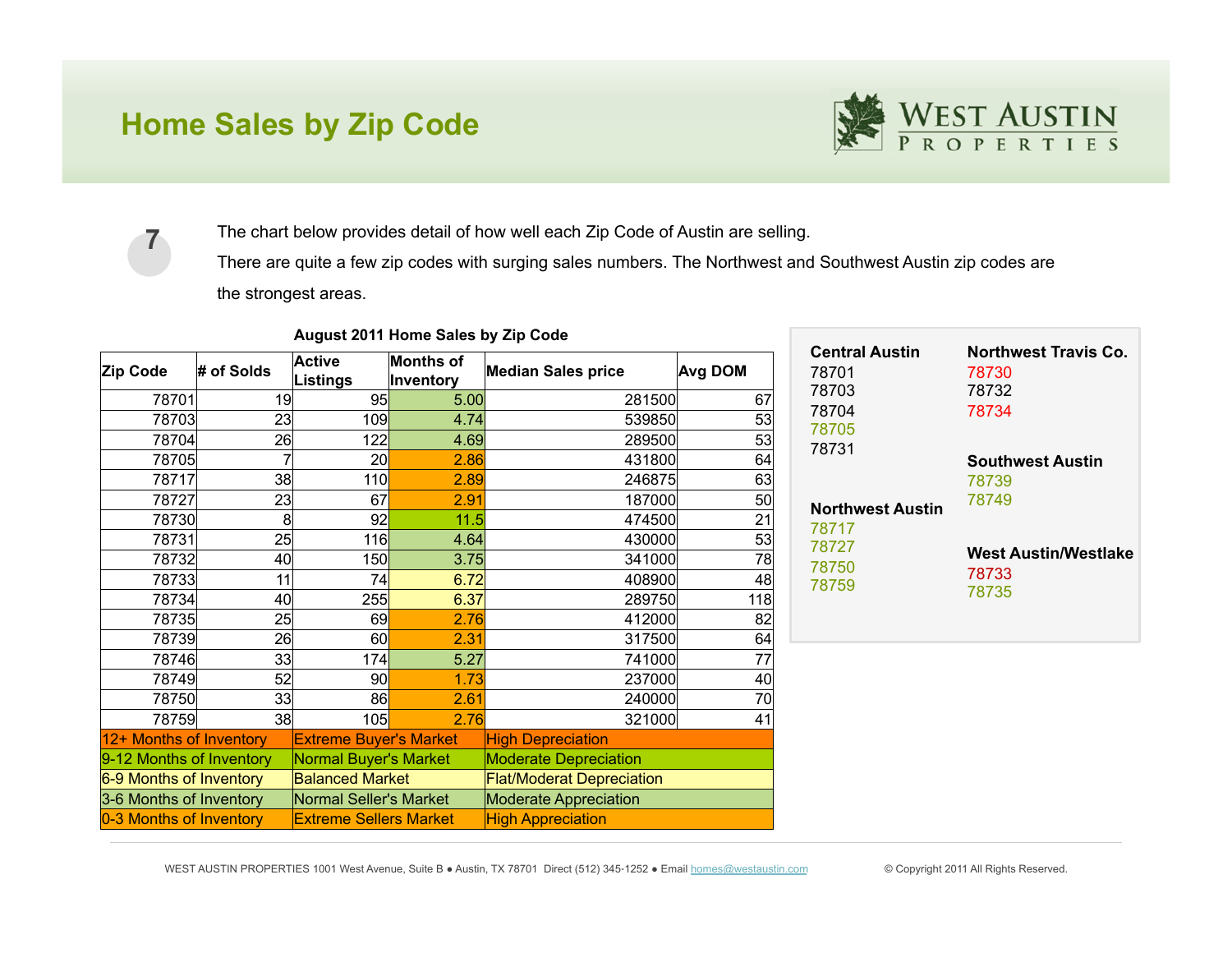#### **Average and Median Sold 12 Year Summary**



**8** The chart above follows the trend of average and median sales price per year. Last month the average sales price was **\$264, 069. The median sold price was \$251, 867 last month. The average** sales price is **down 3% and the median sales price is down 1.5% from one year ago.**

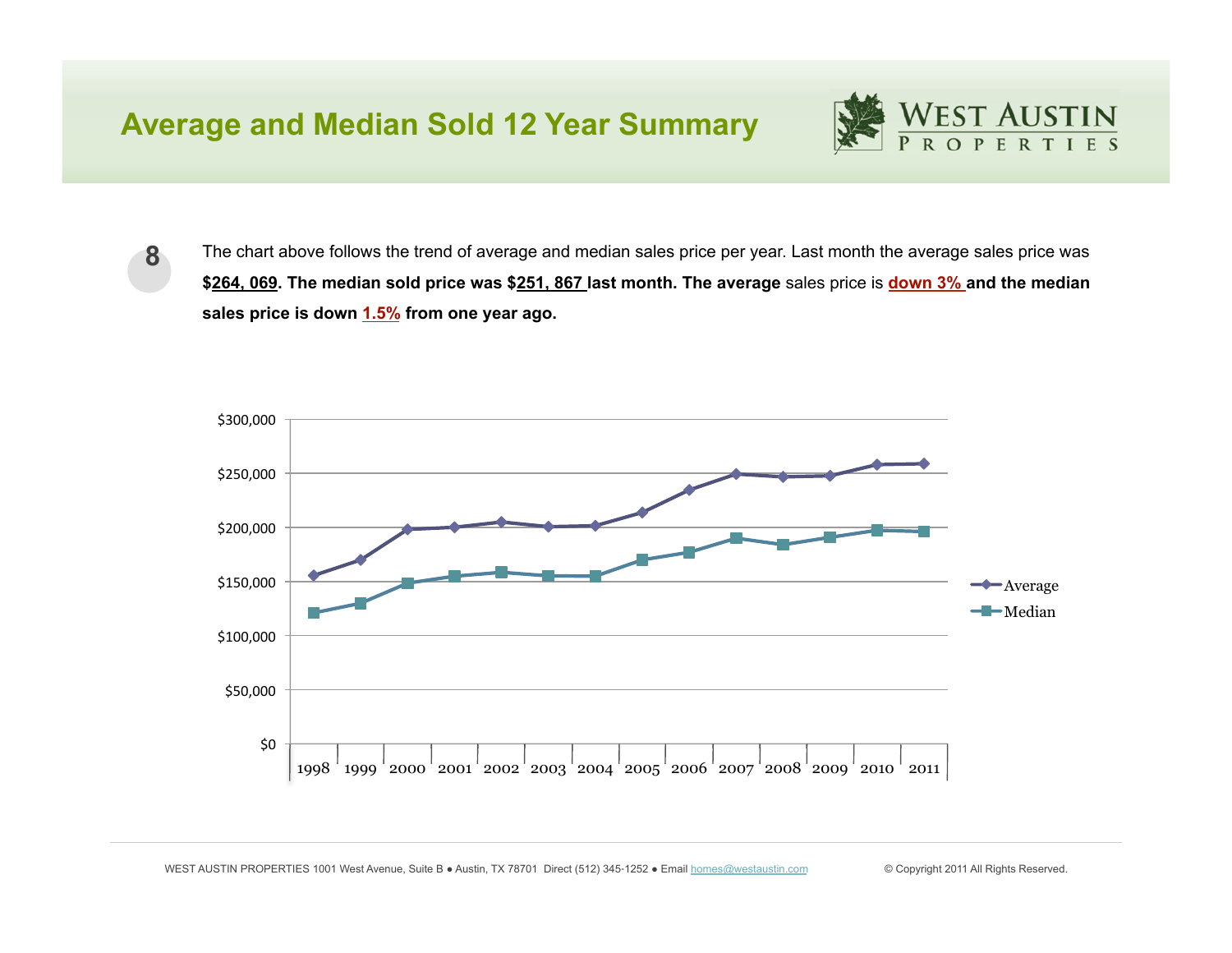### **Average Days on Market 2003-2010**



**9 Homes in June, July and August sold faster than anytime in the last 12 months, usually an indication that buyers are active in the market and sellers have become more realistic about the value of their homes.**

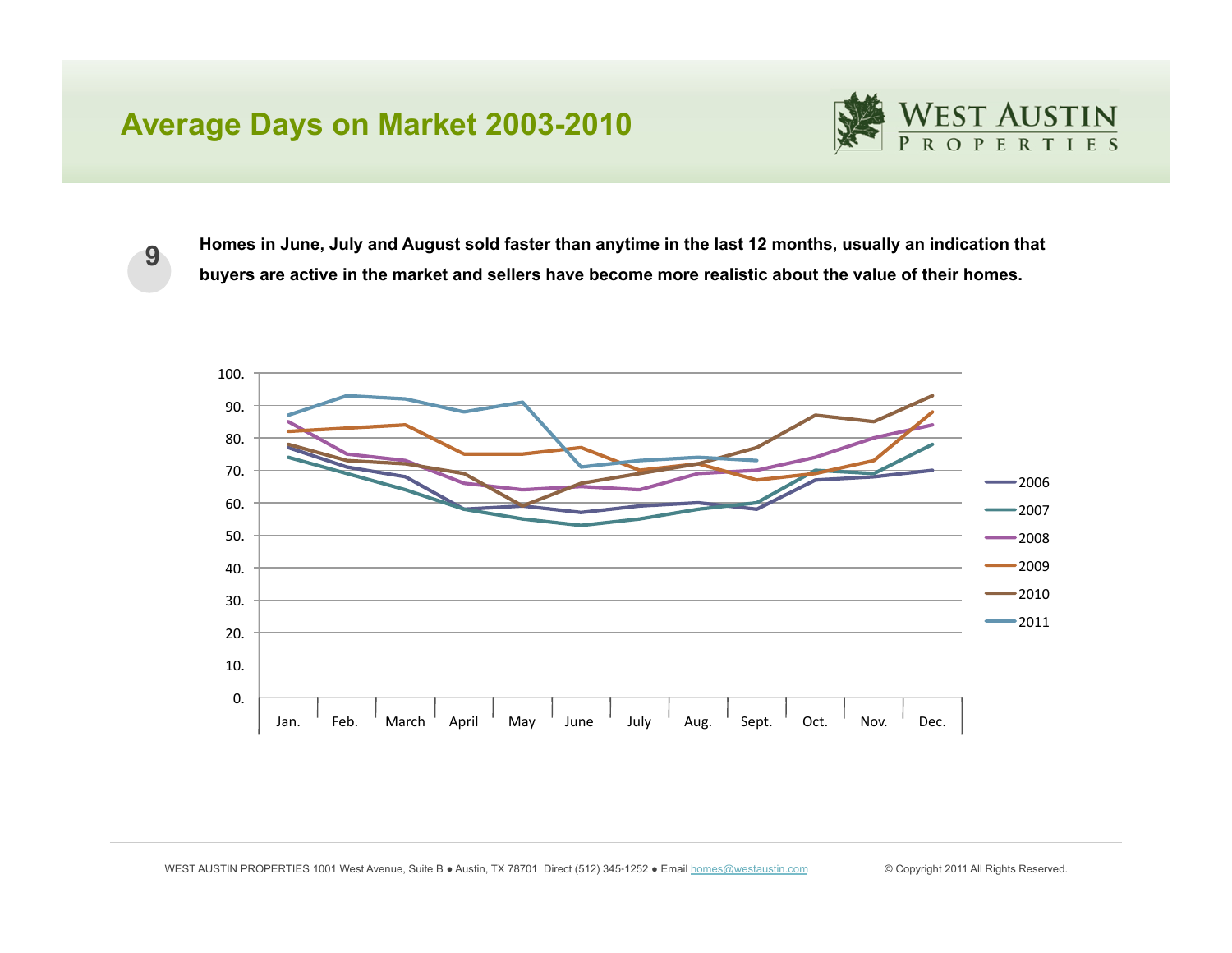#### **Mortgage Rates - 11 Year Summary**





The above chart tracks mortgage rates for the past 11 years. As you can see, mortgage rates are at close to their lowest levels.

#### **CONFORMING**

30 Yr Fixed 4.41%, 1/2 pt.

15 Yr Fixed 3.56%, 1 pt.

**JUMBO** (over \$417K loan amount)

30 Yr Fixed 4.875% , 1 pt.

WEST AUSTIN PROPERTIES 1001 West Avenue, Suite B · Austin, TX 78701 Direct (512) 345-1252 · Email homes@westaustin.com © Copyright 2011 All Rights Reserved.